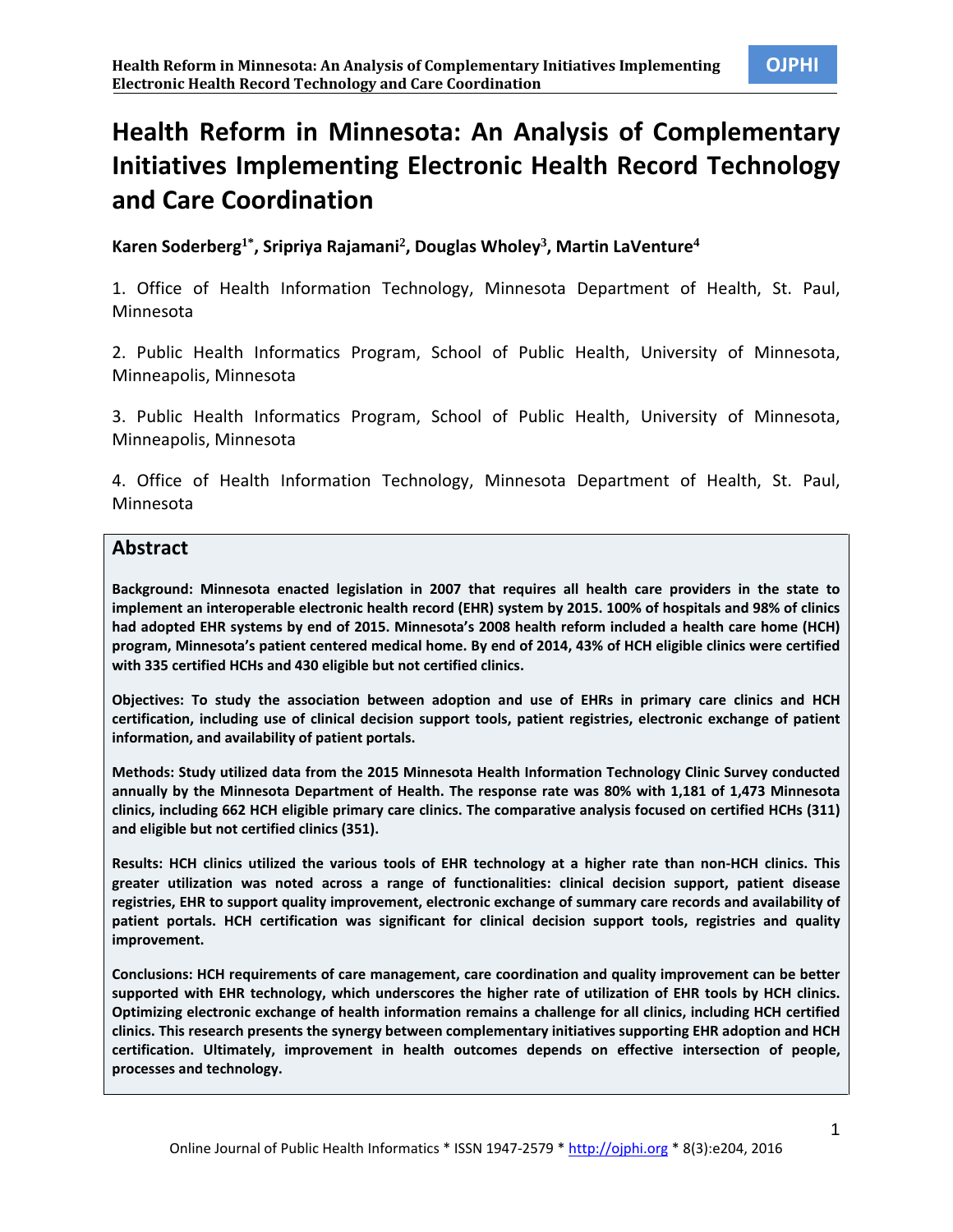**Keywords:** Informatics; electronic health records; health care homes; health care reform; patient care management

**Correspondence:** Karen.Soderberg@state.mn.us

**DOI:** 10.5210/ojphi.v8i3.7094

**Copyright ©2016 the author(s)**

This is an Open Access article. Authors own copyright of their articles appearing in the Online Journal of Public Health Informatics. Readers may copy articles without permission of the copyright owner(s), as long as the author and OJPHI are acknowledged in the copy and the copy is used for educational, not-for-profit purposes.

## **Introduction**

Minnesota has a strong health reform environment supported by policies and programs related to e-Health and Patient Centered Medical Home (PCMH). Policy makers in Minnesota recognized that more effective use of EHRs, including timely exchange of information is needed to improve quality and safety of care, help control costs, and improve population health. In 2007, Minnesota enacted legislation that requires all health care providers in the state to implement an interoperable EHR system by January 1, 2015 (Minn. Stat. §62J.495) [1]. Minnesota's EHR mandate predates the Centers for Medicare and Medicaid Service's (CMS) EHR incentive program [2], commonly known as "meaningful use". The Minnesota EHR mandate also differs in that includes a broad range of providers extending across the continuum of health and care. The state-wide program to support implementation of the EHR mandate is led by the Minnesota Department of Health (MDH) with guidance from the Minnesota e-Health Initiative and its e-Health Advisory Committee [3]. By 2015 all of Minnesota's hospitals and nearly all ambulatory clinics had adopted EHRs (refer Figure 1)[4]. Other settings not eligible for the CMS EHR incentive program have also advanced in adopting EHR systems.



Figure 1: Trends in EHR Adoption in Minnesota

In 2008 the Minnesota Legislature enacted comprehensive health reform legislation comprising of elements targeting population health, market transparency, payment reform and consumer engagement and intended to improve the affordability, access and quality of care [5]. An important element of this legislation is the Health Care Homes (HCH), which is Minnesota's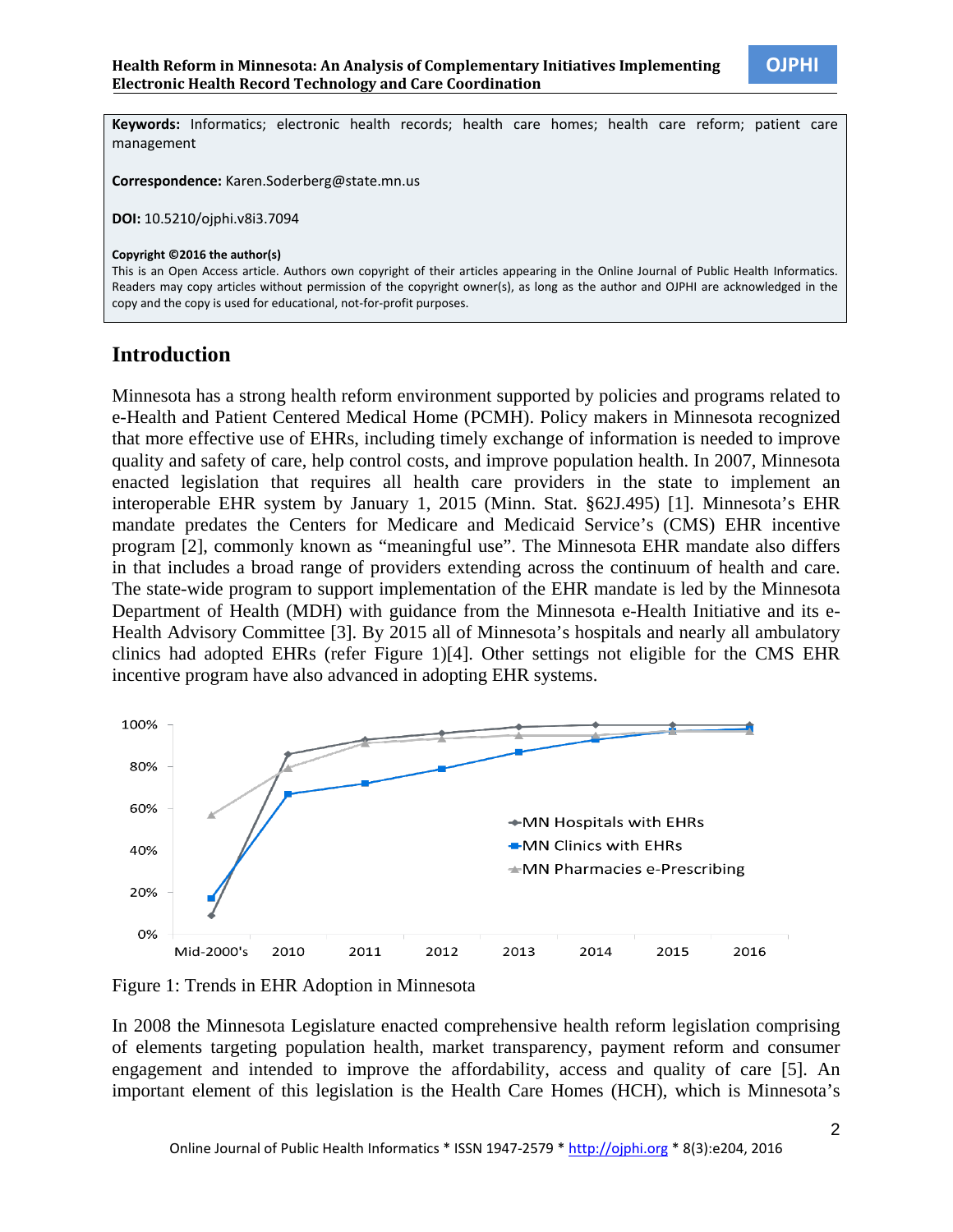#### **Health Reform in Minnesota: An Analysis of Complementary Initiatives Implementing OJPHI Electronic Health Record Technology and Care Coordination**

version of PCMH. The Minnesota HCH initiative is a joint effort of MDH and the Minnesota Department of Human Services (DHS) (Minn. Stat. §§256B.0751- 256B.0753) [6]. HCH was implemented as "an approach to primary care in which primary care providers, families, and patients work in partnership to improve health outcomes and quality of life for individuals with chronic health conditions and disabilities."[7]. HCH comprises of both redesign of care delivery and payment reform. HCH certification requirements included coordination of care, documenting patient conditions and treatments, establishing registries of participating patients and supporting patient engagement. Certification is voluntary, but only certified HCHs are eligible to receive the care coordination payment. MDH began certifying HCHs in 2010 and "eligible" clinics included any that provide primary care services and are located in Minnesota. By end of 2014, 43% of HCH eligible clinics were certified with 335 certified HCHs and 430 eligible but not certified clinics (Figure 2).



Figure 2: Certified Health Care Homes in Minnesota

Literature review points to the role of health information technology in facilitating the movement towards patient centered medical care [8, 9], but it's also been noted that just technology is not adequate and requires needed functionalities (e.g. efficient data exchange and interoperability; notifications on patient status across settings; reporting activities; monitoring patients; better fit with clinical workflow) to impact cost and quality [9-13]. Prior studies examining PCMH and EHR have shown variability in use of tools [14] and have pointed to payment reform as a critical element in influencing care processes rather than EHR alone [15].

This research examines synergies between the two programs on EHRs and HCH by studying the association between adoption and use of EHRs in primary care clinics and HCH certification. In addition, the study presents detailed view at a state level to understand the effect of these programs. Specifically, this analysis considers the utilization of EHR systems among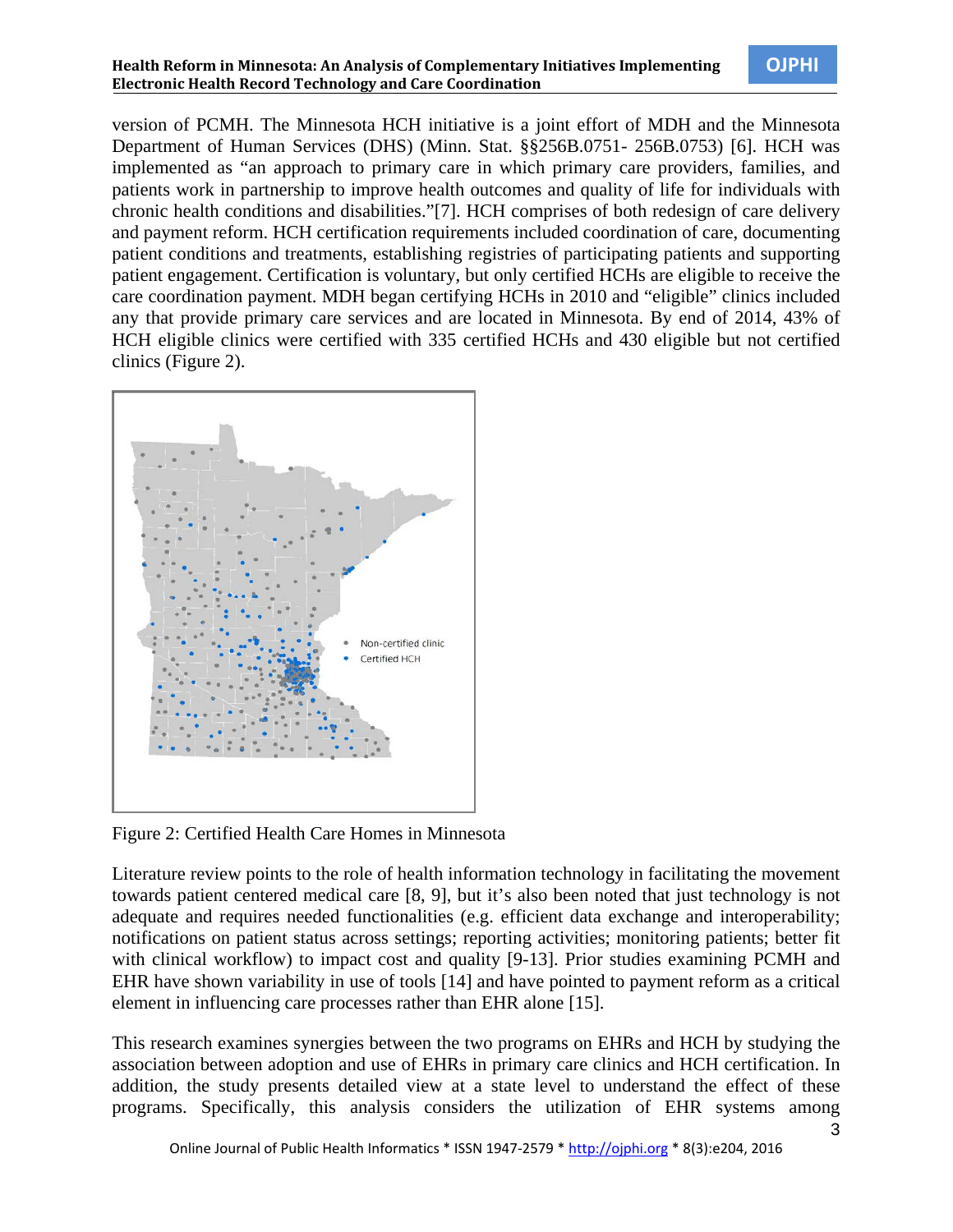Minnesota's HCH eligible clinics, including use of clinical decision support tools, patient registries, electronic exchange of patient information, and availability of patient portals.

#### **Methods**

We used data from the 2015 Minnesota Health Information Technology (HIT) Clinic Survey, a cross-sectional study conducted annually by the Minnesota Department of Health. Clinic(s), for the purpose of this study, means any location where ambulatory clinical care services are provided for a fee by one or more physicians in Minnesota. The 65-question online survey was administered from February 18 to March 17, 2015, and included questions characterizing the adoption and utilization of technology, as well as health information exchange activity. All physician clinics in Minnesota were required to register and complete the survey under the Minnesota Statewide Quality Reporting and Measurement System (SQRMS; Minnesota Rules, Chapter 4654) [16]. The response rate was 80% with 1,181 of 1,473 Minnesota clinics responding [17].

Eligible primary care clinics are identified through the SQRMS registry and matched to the HIT survey data, resulting in a sub-set of 662 HCH eligible clinics that responded to the survey. The comparative analysis focused on certified HCHs (311) and eligible but not certified clinics (351). EHR capabilities related to HCH requirements of care management and care coordination were characterized as the use of clinical decision support (CDS) tools, utilization of patient disease registries, electronic exchange of summary care records, and availability of patient portals.

The HIT clinic survey is administered at the health system level, meaning that a single response for a health system is attributed to all clinics within that system when all of those clinics have implemented the same EHR and EHR functionalities. Since health systems implement EHRs system-wide, the health system is likely to be an accurate respondent of EHR functionality in its clinics. Because not all of the HCH eligible clinics within health systems are certified, the comparisons include both certified and not certified clinics within a health system. We compared the difference between certified and not certified clinics using logistic models regressing the presence of a tool (e.g., asthma registry, COPD registry, etc.) on an indicator for the type of tool and certification status. The possibility of correlated errors due to clinics nesting in health systems was addressed by including a health system random effect.

#### **Results**

HCH clinics utilized EHR systems more extensively for the metrics examined in this study: use of clinical decision support functionalities, utilization of patient disease registries, use of EHR data to support quality improvement efforts, electronic exchange of summary care records, and availability of patient portals. The difference between certified and not certified clinics was significant  $(p<.05)$  in all models without correcting for nesting within health systems. When correcting for nesting within health systems, HCH certification was significant at the .05 level for clinical decision support tools, registries, and quality improvement. Differences in patient portals and electronic exchange of patient information were associated with health system differences.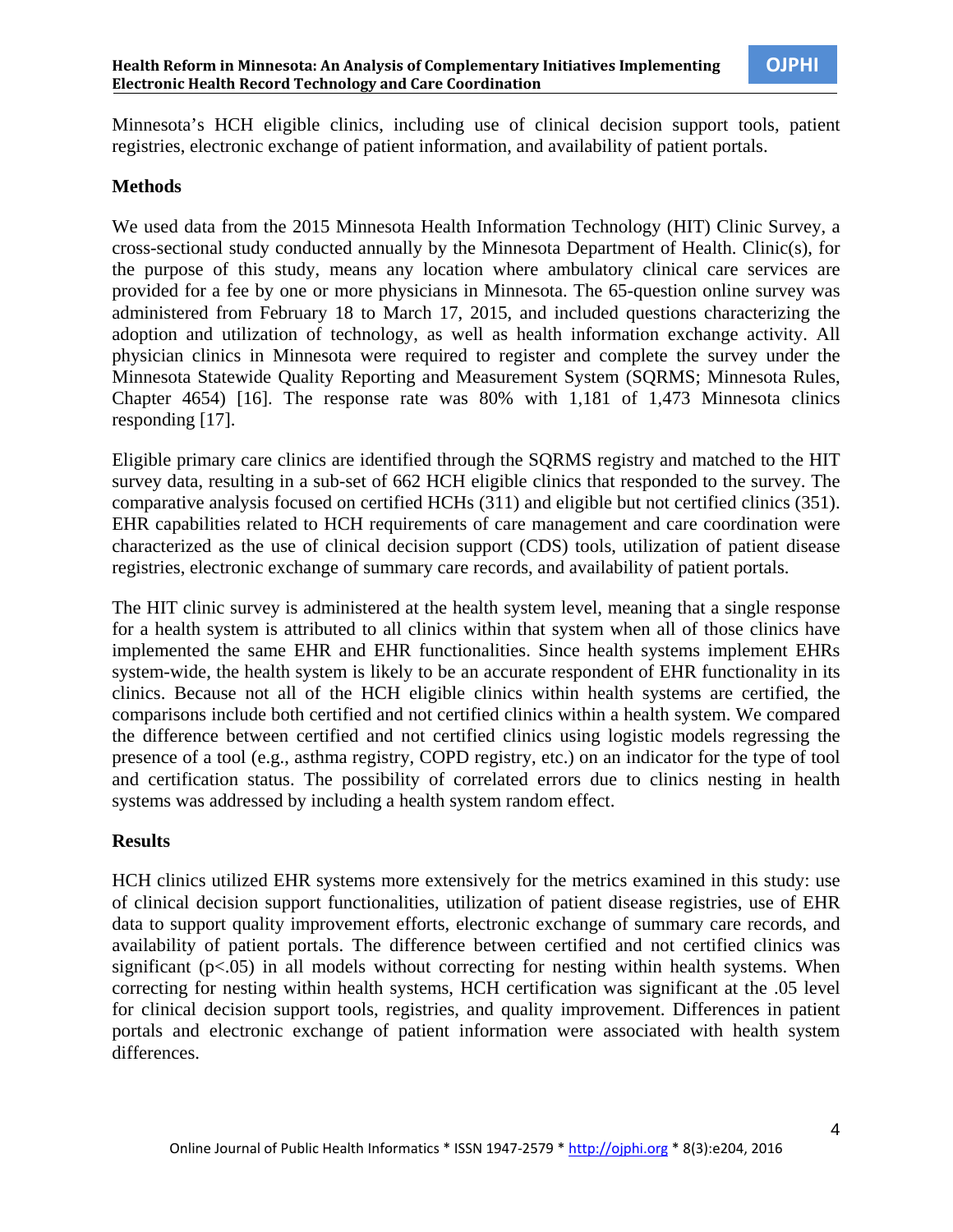#### **Utilization of EHR Clinical Decision Support Functions**

Clinical decision support (CDS) functions offered by EHRs, such as automated alerts, guidelines, care plans and reminders, support the care planning and coordination activities required of certified HCHs. All HCH eligible clinics had near universal use of medication guides/alerts. Certified HCHs were stronger utilizers of six CDS tools compared to not certified clinics for: medication guides/alerts (100% compared to 95%); preventive care service reminders (98% compared to 84%); patient- or condition-specific reminders (97% compared to 82%); automated reminders for missing labs and tests (95% compared to 78%), clinical guidelines based on patient characteristics (95% compared to 83%); and chronic disease care plans and flow sheets (86% compared to 72%) (Figure 3).

#### **Patient Registries**

HCHs are required to manage electronic searchable patient registries and related tools to support care coordination. While EHRs are not the only mechanism that can be used for registries, they are an efficient registry tool and certified HCHs extensively used this functionality. More than nine in ten certified HCHs used electronic registries for patients with asthma (98%), diabetes (96%), depression (95%), hypertension (91%) and vascular disease (90%). These clinics outperformed not certified clinics by an average of 21 percentage points. Certified HCHs also outperform not certified clinics in maintaining registries for obesity (77% compared to 44%), congestive heart failure (70% compared to 38%) and chronic obstructive pulmonary disease (60% compared to 29%) (Figure 4).



Figure 3: Use of Electronic Clinical Decision Support Tools among HCH Eligible Clinics in Minnesota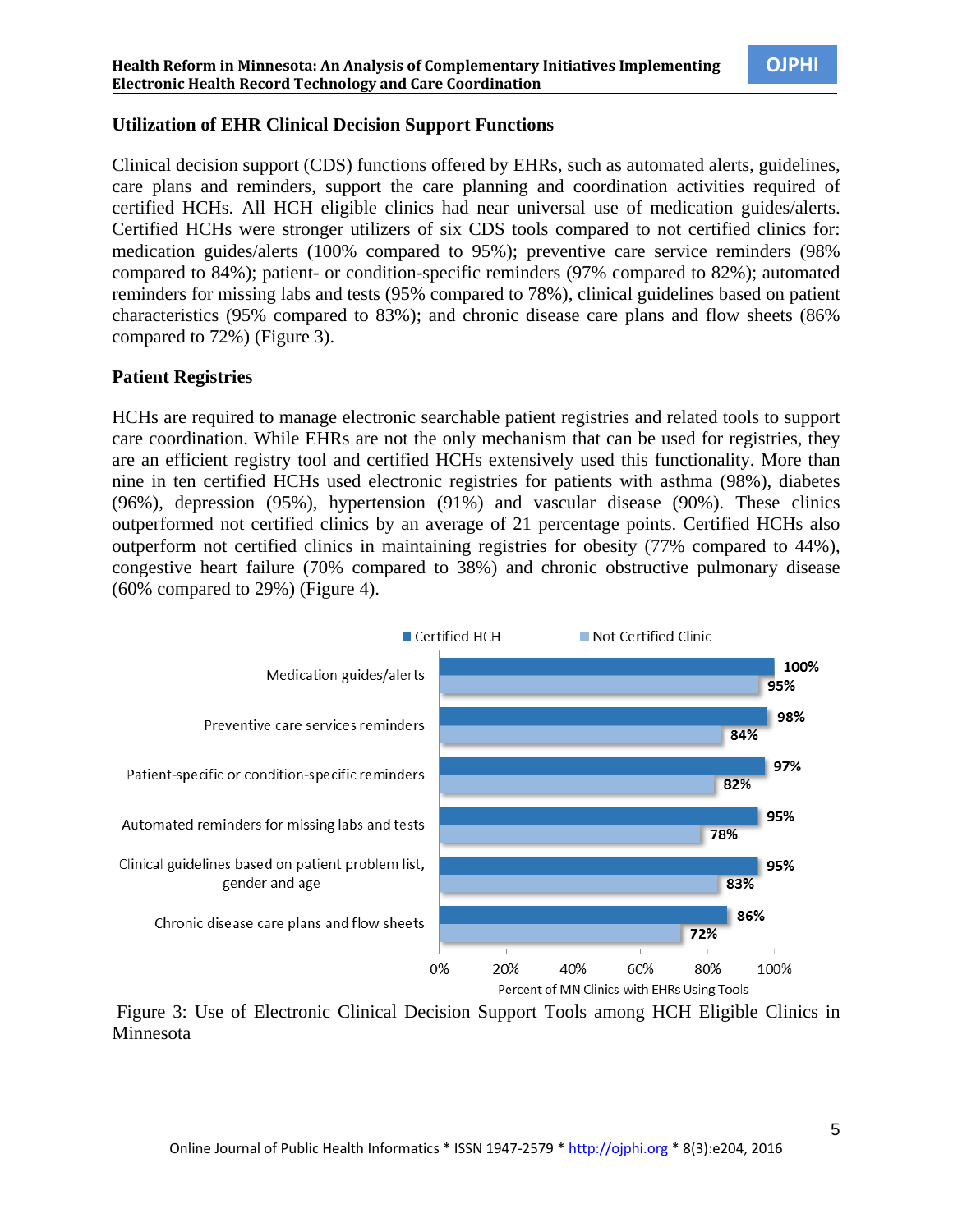

Figure 4: Use of Electronic Disease Registries among HCH Eligible Clinics in Minnesota

## **Use of EHR Data for Quality Improvement Efforts**

Quality improvement efforts relating to care coordination are important aspects of HCHs as learning organizations, and EHRs offer information tools to support these efforts. Most HCH eligible clinics utilized data from the EHR for such efforts. Certified HCHs were stronger utilizers of quality improvement activities using EHR data (Figure 5): sharing data with providers (100% compared to 91%); creating benchmarks or develop clinical priorities (99% compared to 86%); setting goals around clinical guidelines (99% compared to 83%); and supporting professional development activities (71% compared to 50%).

## **Electronic Exchange of Patient Information**

A summary of care record is a standardized machine-readable data packet that includes patient information relevant to care providers, such as procedures, diagnoses, problem lists, medication lists, vital signs, and more. Certified HCHs used electronic summary care records more than not certified clinics, with 43% of certified HCHs using these for 50% or more of patients who required transition of care, compared to 23% of not certified clinics (Figure 6).

## **Availability of Patient Portals**

A patient portal is an internet application maintained by the clinic that allows patients to access their electronic health records and permit two-way communication between patients and their health care providers. Many portals also offer health information for patients to view, such as test results, medication lists, and visit summaries. Ninety-nine percent of certified HCHs offered a patient portal, compared to 91% of not certified clinics.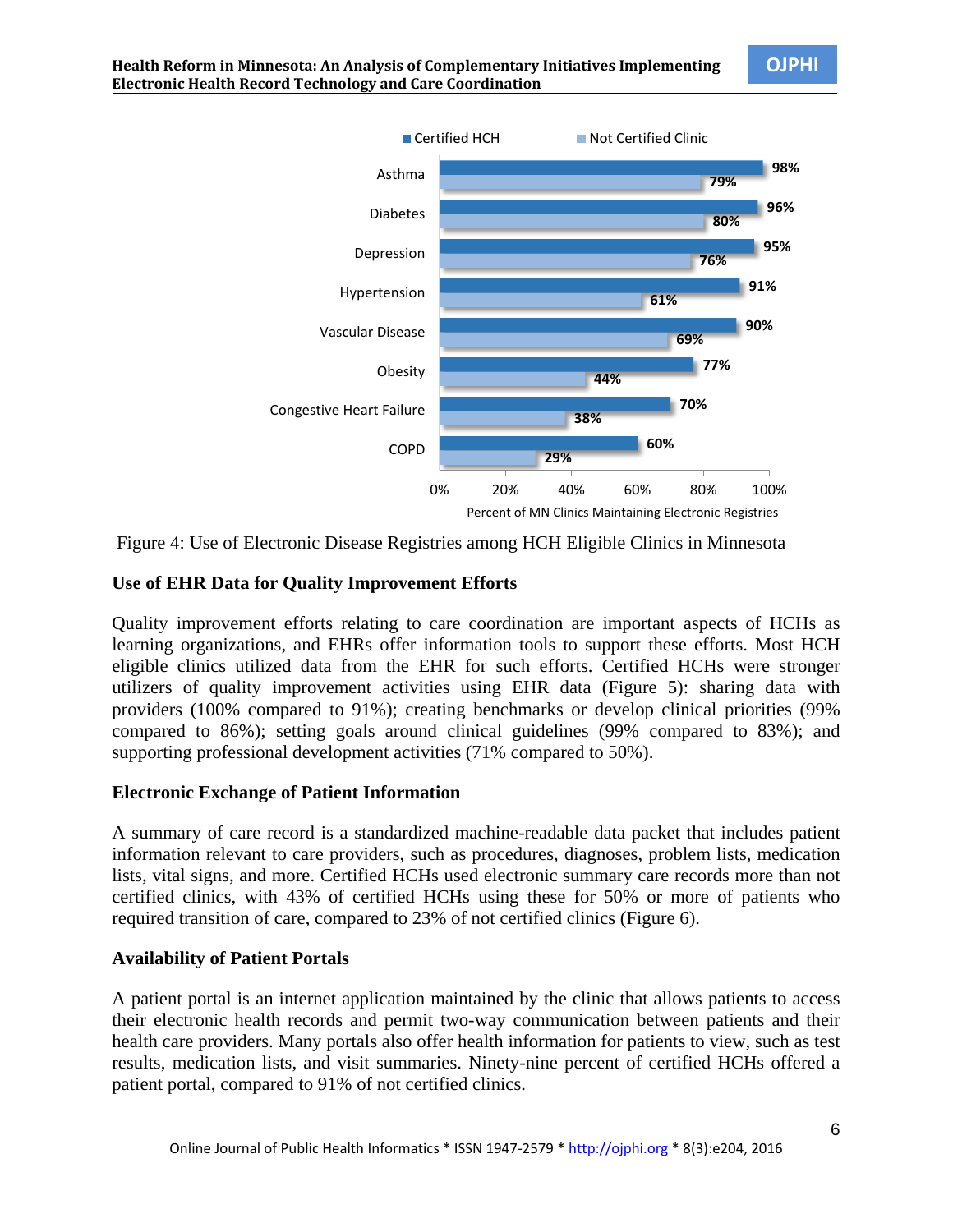

Figure 5: Use of Data from the EHR for Internal Quality Improvement Efforts among HCH Eligible Clinics in Minnesota



Figure 6: Use of Electronic Summary of Care Record Transitions of Care among HCH Eligible Clinics in Minnesota

#### **Discussion**

While all primary care clinics in Minnesota have high EHR adoption rates, certified HCHs are using the tools that EHR systems offer at a higher rate than eligible but not certified clinics. Though Minnesota's HCH program does not require EHRs, almost all certified clinics had adopted and used this technology extensively, which could be attributed to the EHR mandate in Minnesota. These EHR systems support care management, care coordination, and quality improvement efforts that are needed for Minnesota's health care homes to better manage their patients that have chronic health conditions and disabilities.

Certified HCHs have more extensively implemented clinical decision support tools that can result in improved care, improved patient safety, and lower costs. Certified HCHs also better utilized electronic patient registries, allowing them to better track patients with chronic conditions in order to improve care, observe outcomes, and monitor progress toward care plan goals. Technology offers the opportunity for patients to engage in their health. For patients with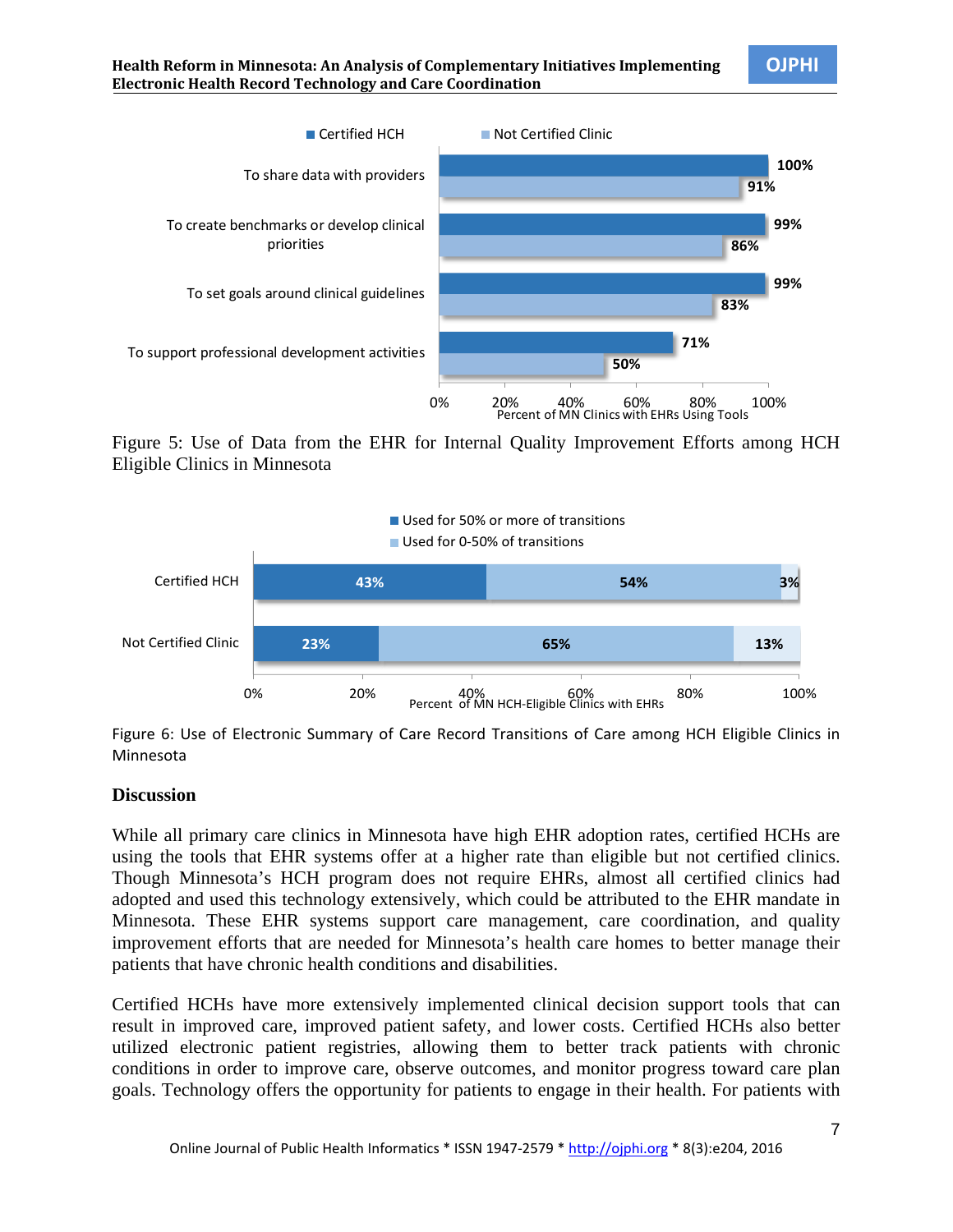chronic conditions and/or disabilities, access to their health information, such as through a patient portal, can support patient-centered care by providers and caregivers. Patient portals are offered by majority of HCH certified clinics.

Our results differ from other studies of EHR implementation in Patient Centered Medical Homes, which found more variable adoption of care coordination tools than our study found [14]. A potential source of this difference is the convergence of complementary health reform initiatives in Minnesota, and has provided opportunity to show distinct differences in the utilization of EHRs among clinics that have committed to EHR adoption and HCH certification.

The differences between certified and not certified clinics were significant for clinical decision support, registries, electronic exchange of health information, quality improvement, and patient portals when not adjusting for the nesting of clinics in health systems. The differences for clinical decision support registries, and quality improvement were significant when adjusting for nesting in health systems. This suggests that the differences between certified and not certified clinics in electronic exchange of health information and patient portals cannot be separated from health systems efforts to implement both EHRs and HCHs. While the reason for the association between HCHs and EHR implementation in Minnesota may differ, the fact remains that certified HCHs have utilized EHR-based tools extensively.

HCH certification in Minnesota comprise of five standards: access/communication; patient tracking and registry functions; care coordination; care plans and performance reporting and quality improvement[7]. Utilization of EHRs as a tool serves as supporting factor and enhances the meeting of these standards. Ultimately, improvement in health outcomes depends on effective intersection of people, processes and technology. Another factor which may explain the increased use of EHR tools by HCH certified clinics is the maturation of clinics and practices over time. These underscore the need to convey messages that effective utilization of EHRs is critical and not just adoption of the technology.

Electronic exchange of health information is an essential tool to support coordination of care across varied providers, such as primary care, behavioral health, home care, and social support services. All eligible HCHs in Minnesota struggle to electronically exchange summary of care records to support coordination, but certified HCHs outperformed the not certified clinics.

**Limitations:** As with all surveys, the Minnesota HIT clinic survey is subject to observation error. The survey was completed by clinic administrators/managers with knowledge of EHR implementation at their clinic/health system. Lack of understanding of some terms associated with HIT may led to misinterpretation of survey questions. Furthermore, the respondent may not necessarily have thorough understanding of all items queried in the survey. Another limitation is the possibility of correlated errors due to clinics nesting in health systems; this was addressed by including a health system random effect, as described in the methods section. This work does not examine the factors that influence a clinic to seek HCH certification and its impact on EHR utilization. The study points to use of various EHR functionalities, but additional research is needed to understand if survey responses adequately capture the level of use in a clinic and if the EHR tools are appropriately used. Future directions for this body of research should focus on impact of effective EHR utilization and HCH certification on the quality of care.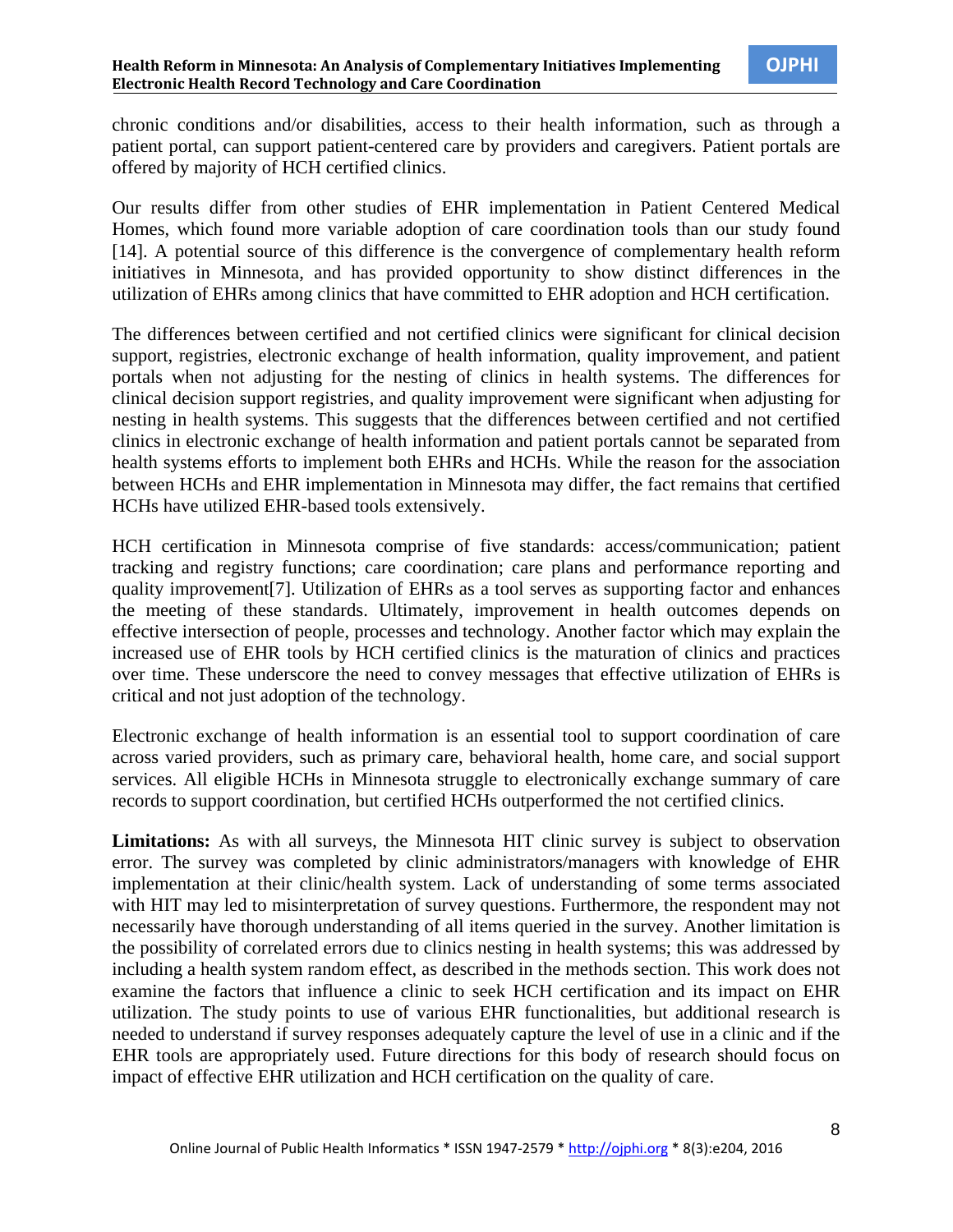### **Conclusions**

EHRs and other HIT offer promises to advance individual and population health by providing tools and the right information for providers when they need it to support improved health and clinical care. The real value from investing in and implementing an EHR system comes from using it to support efficient workflows and effective health and clinical decisions. The rapid uptake in EHR technology across the nation, combined with health reform efforts that focus on accountability and care coordination, pose challenges and opportunities for clinical care providers. Opportunities are availability of tools that support decision making, quality improvement and reporting. Challenges remain for clinics in Minnesota to optimize health information exchange. This research highlights the higher utilization of various EHR tools in settings influenced by state policy (HCH certification) and has implications for policies and programs. The need to meet various care coordination requirements were likely drivers for better EHR utilization by HCH clinics. These findings suggest that broader health policy objectives can complement overall health reform initiatives. Furthermore, sets of policies can benefit from each other, providing a synergy that each policy alone may not accomplish.

# **Acknowledgements**

This research was supported by the Health Care Home Evaluation contract done in collaboration with the Minnesota Department of Health and the Minnesota Department of Human Services. The authors would like to thank the Health Care Certification (HCH) program at the Minnesota Department of Health for sharing contextual knowledge and relevant data.

## **References**

- 1. Minnesota Statutes. 62J.495 Electronic Health Record Technology. 2007. Available at: https://www.revisor.mn.gov/statutes/?id=62J.495. Accessed November 1, 2016.
- 2. Centers for Medicare and Medicaid Services (CMS). EHR Incentive Programs. 2009. Available at: www.cms.gov/ehrincentiveprograms. Accessed October 16, 2016.
- 3. Minnesota eHealth Initiative. Minnesota Interoperable Electronic Health Record Mandate. 2007. Available at: http://www.health.state.mn.us/e-health/hitimp/index.html. Accessed October 19, 2016.
- 4. Minnesota Department of Health Office of Health Information Technology. Minnesota e-Health Brief. 2016. Available at: http://www.health.state.mn.us/ehealth/ehealthdocs/briefehealth.pdf Accessed November 2, 2016.
- 5. Minnesota Department of Health. Minnesota's Health Reform Law. 2008. Available at: http://www.health.state.mn.us/healthreform/about/. Accessed October 29, 2016.
- 6. Minnesota Statutes. 256B.0751 Health Care Homes. 2008. Available at: https://www.revisor.mn.gov/statutes/?id=256B.0751. Accessed November 1, 2016.